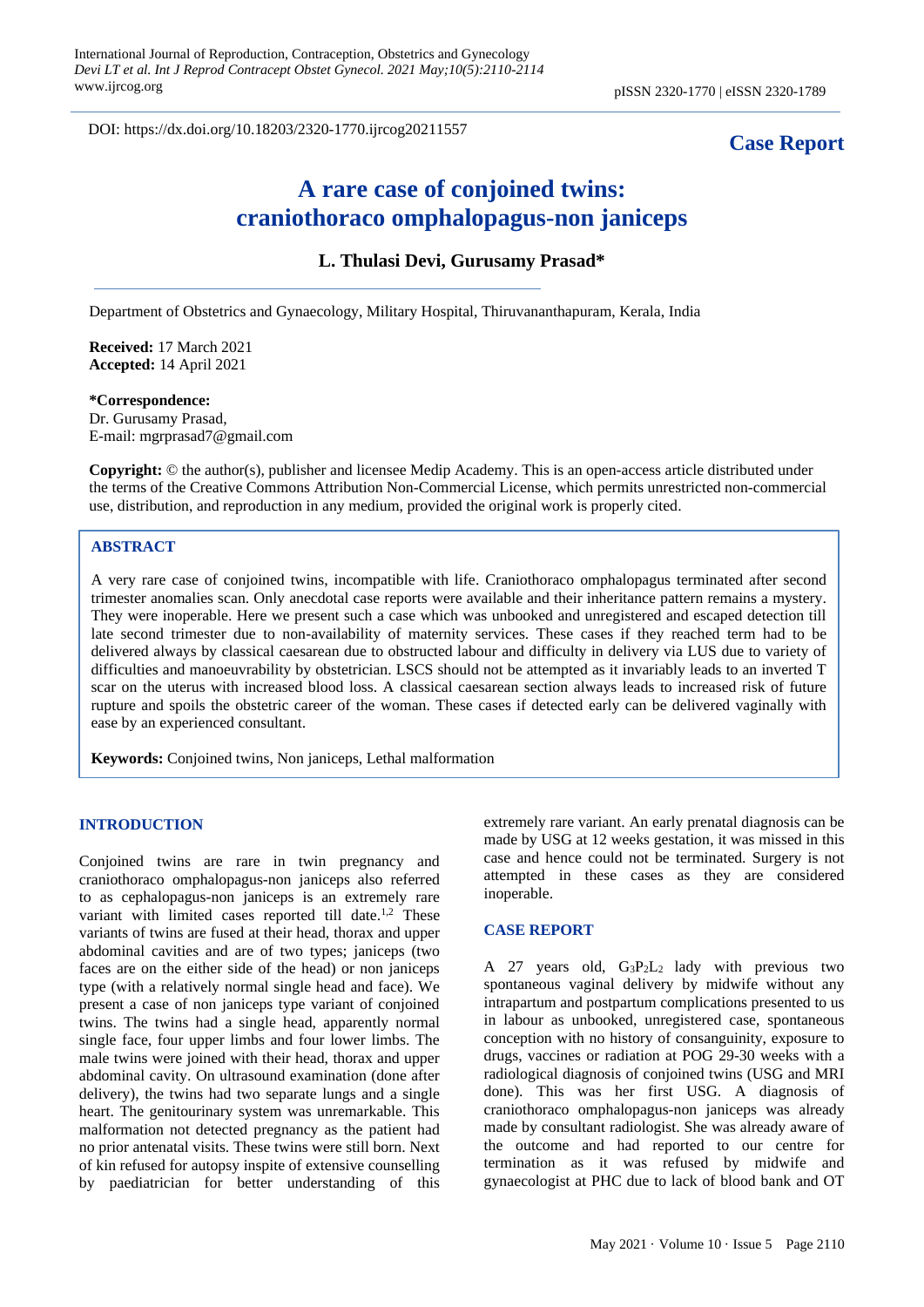facilities. She was in advanced labour with good uterine contractions, approximately 60% effaced, 6-7 cm dilated, membranes were present and bulging and was augmented with oxytocin. She delivered still born male conjoined twins with assisted cephalic delivery uneventfully (Figure 1-6). Placenta and membranes were delivered in toto and her postpartum period was uneventful.



**Figure 1: Lateral view of conjoined twins, still born at birth.**



**Figure 2: Posterior view of head showing two occipital protuberances.**



**Figure 3: Anterior view conjoined twins, cephalopagus-non janiceps.**



**Figure 4: Craniopagus; fused at skull, thorax, abdomen, four upper limbs and four lower limbs with a single face; note single umbilical cord.**



**Figure 5: Note sex of the twins (male).**



**Figure 6: Conjoined twins with only two nipples.**

## **DISCUSSION**

Conjoined twining is an uncommon complication of monozygotic twinning. Among all the monozygotic twin pregnancies, it has an estimated incidence of 1%. It is believed that this malformation occurs predominantly in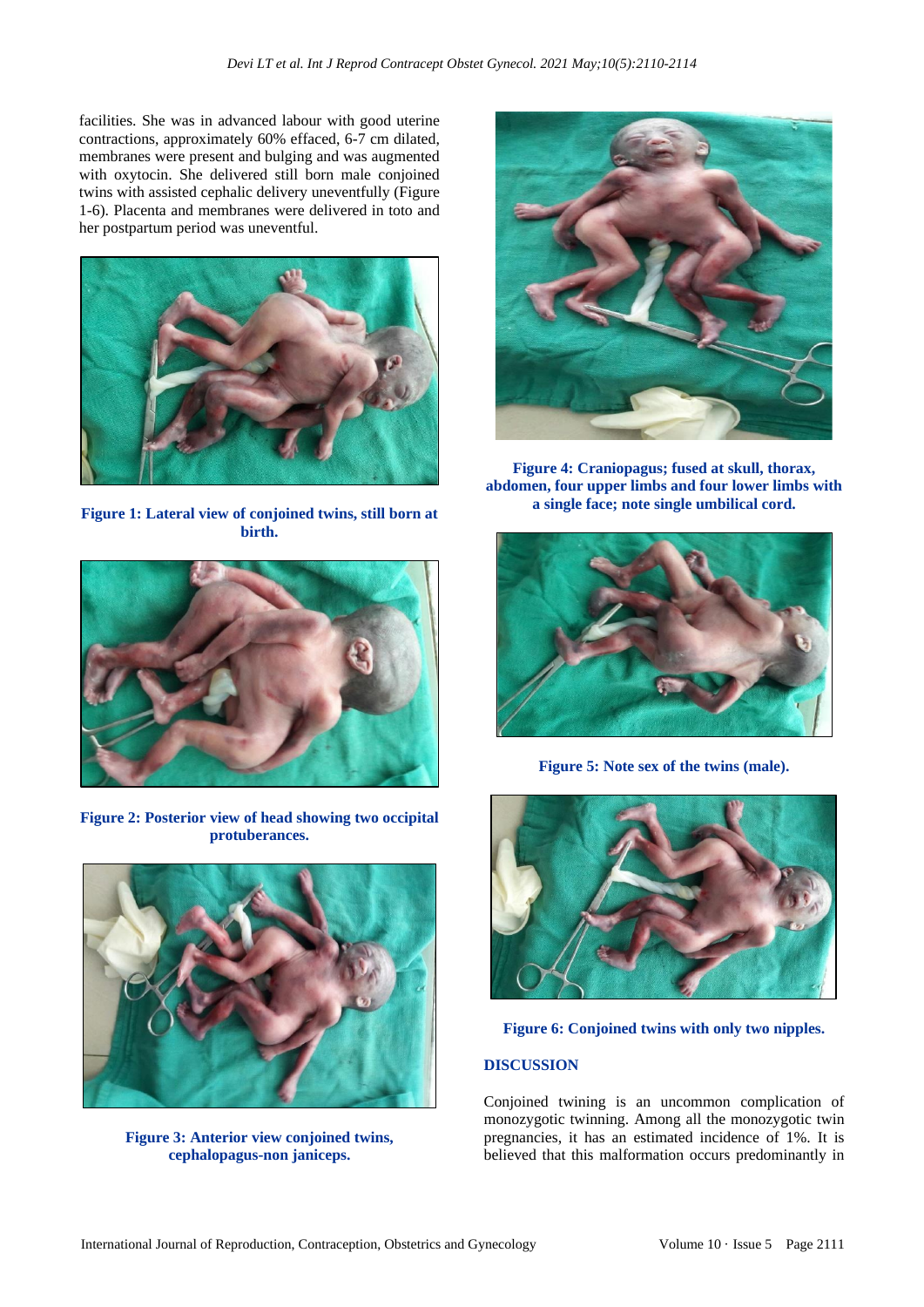females, with a ratio of 3:1 but their incidence does not vary with maternal age or parity. The first documented case of conjoined twins that of Biddenden maids in 1100 AD.<sup>3</sup> There are several varieties of conjoined twins and these are classified based on different classification systems. The embryonic classification of conjoined twins by Spencer classifies them into eight types based on the extent and location of fusion. The most common type in this classification include thoracopagus, omphalopagus and thoraco-omphalopagus; all accounting for 56% conjoined twins.<sup>4</sup> The simplified classification of the eight types of conjoined twins proposed by Rowena Spencer herein employs terminology commonly found in the current literature, logically organized and with

specific restrictions (Figure 7 and 8).<sup>4,5</sup> Further reading is advised and recent review of literature may be referred for additional changes and classification. There are no uniform guidelines recommended for their classification as prenatal diagnosis of this condition has improved and pregnancy is invariably terminated. Further research, etiopathogenesis, along with inheritance pattern is required for better understanding of these disorders. RCT and prospective trials cannot be done for these conditions as a rule as ethical approval will not be granted. All studies and understanding are dependent on retrospective case studies and anecdotal reports. The thorax is always united in cephalopagus twins, cephalothoracopagus is redundant and should not be used.

## **VENTRAL CONJUNCTIONS**



**Figure 7: Classification suggested by Rowena Spencer.**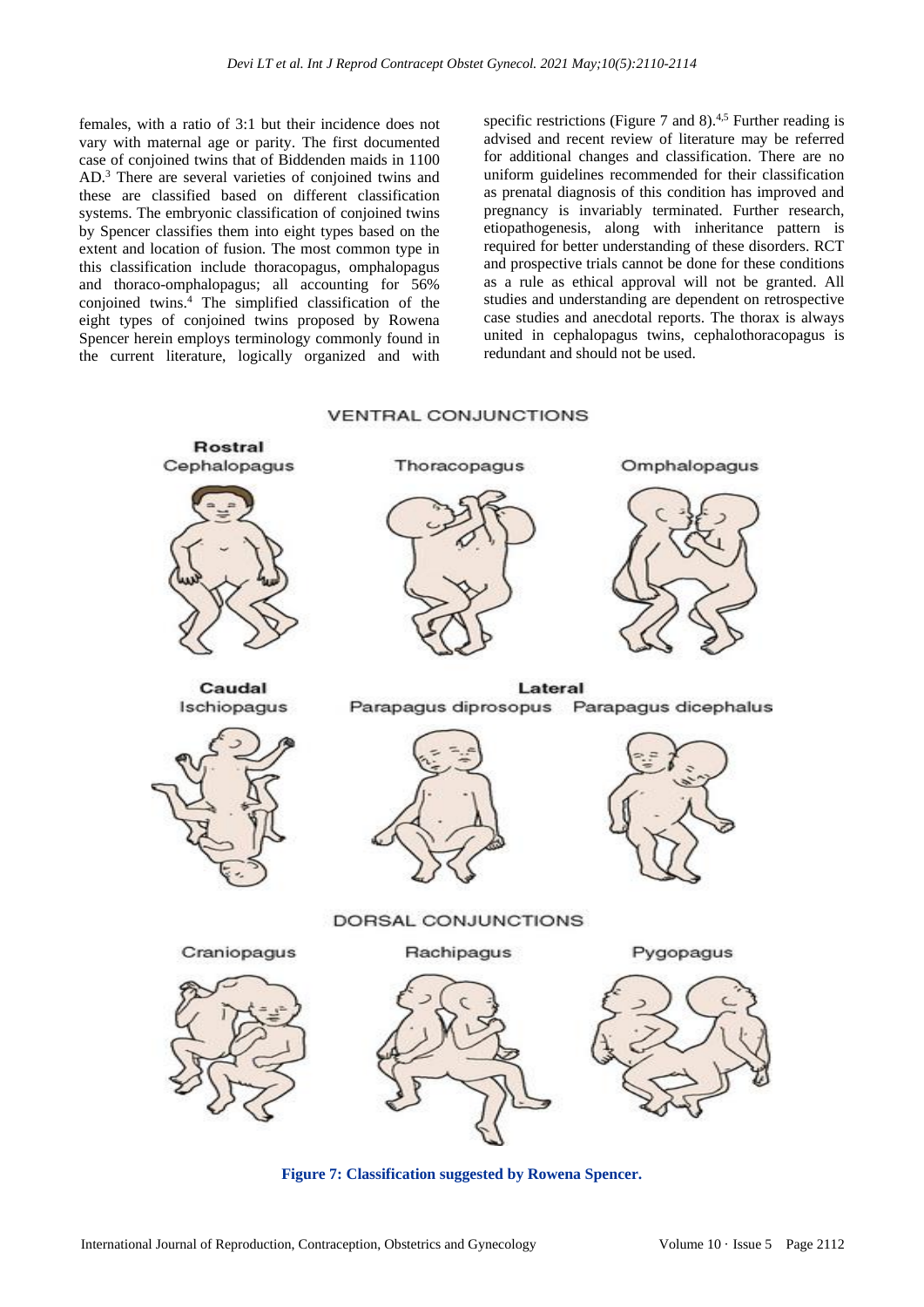

**Figure 8: Classification suggested by Agarwal S and Kore S.**

Cephalopagus is the rarest variety of conjoined twins, accounting for about 11% of all conjoined twins. The twins in this disorder are fused in their head, thoracic and upper abdominal cavities. Cephalopagus twins are of two types, janiceps (two faces are on the either side of the head) or non janiceps (with a relatively normal head and face).<sup>6</sup> Two protuberances were seen in the occipital region (Figure 2).

The precise etiology of conjoined twinning is unknown. The most common explanation is fission of single zygote, or fusion of two dizygotic or monozygotic embryos in their very early embryonic development between 13 and 15 days after conception. Since conjoined twins develop after differentiation of the chorion and amnion all conjoined twins are monoamniotic and monochorionic.<sup>7,8</sup>

### **CONCLUSION**

Available literature and data show that non-janiceps type of cephalopagus twins are extremely rare variety of conjoined twins with fused head, thorax and upper abdominal wall. The lower abdomen and pelvic cavities are free. There are four upper limbs and four lower limbs. This variant of conjoined twins is non-viable and incompatible with life due to malformations of the brain and the spinal cord. Hence, surgical intervention is not attempted as they are inoperable. Autopsies of such fetal congenital malformations can be very helpful in understanding the unique anatomic arrangement found in them which can possibly shed highlight on mechanisms of embryology and in better understanding of etiopathogenesis of such cases.